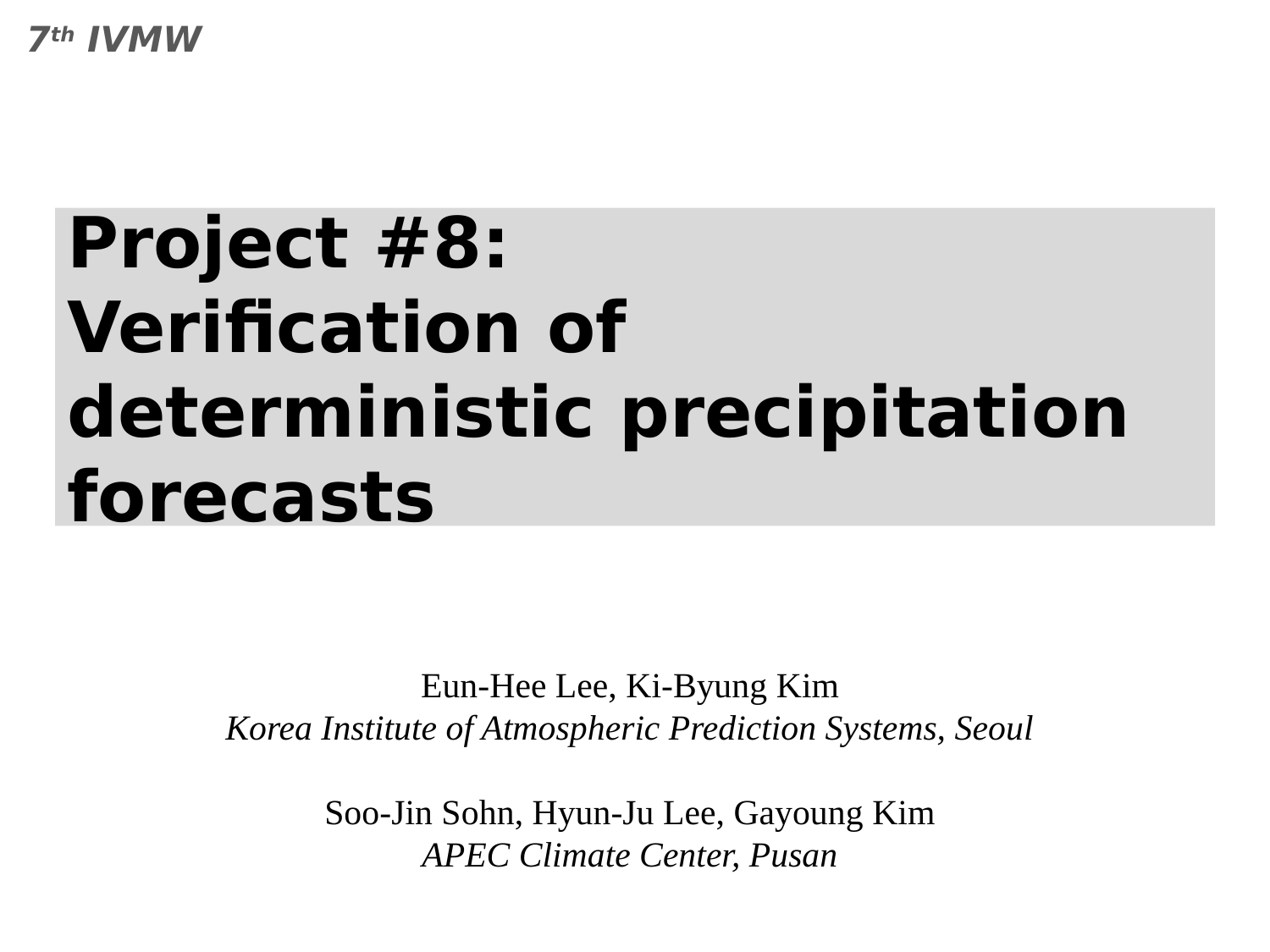## **Project #8**

## **Verification of deterministic precipitation forecasts**

#### **Daily precipitation 3 day prediction data**

- By the KIAPS Integrated Model (KIM)
	- : non-hydrostatic global NWP model on the cubed sphere
	- : Resolution ~25km
- JJA 2016, DJF 15/16

#### **Observation**

- Rain gauge data from 617 stations over Korean peninsula
- Daily accumulated from hourly prcp.

#### **Verification**

- Bilinear interpolation from model grid to obs. point
- Verified using contingency tables

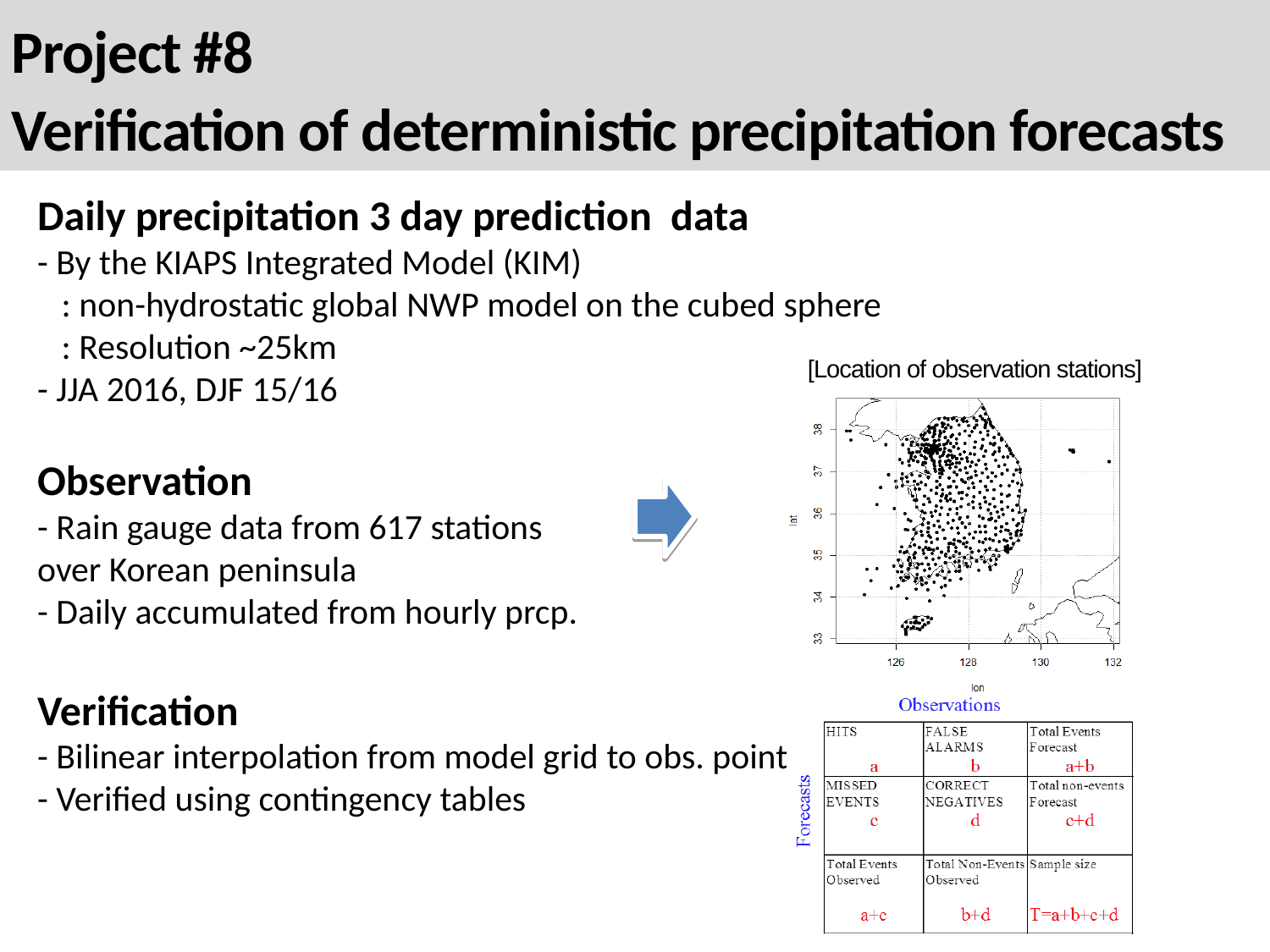# **JJA vs. DJF precipitation**

#### **Daily precipitation (all station averages)**



**JJA ~ rainy, prevailing persistent monsoonal rain period** 

 **, followed by rainy days due to synoptic front, convective systems DJF ~ relatively dry season, local rainy events..**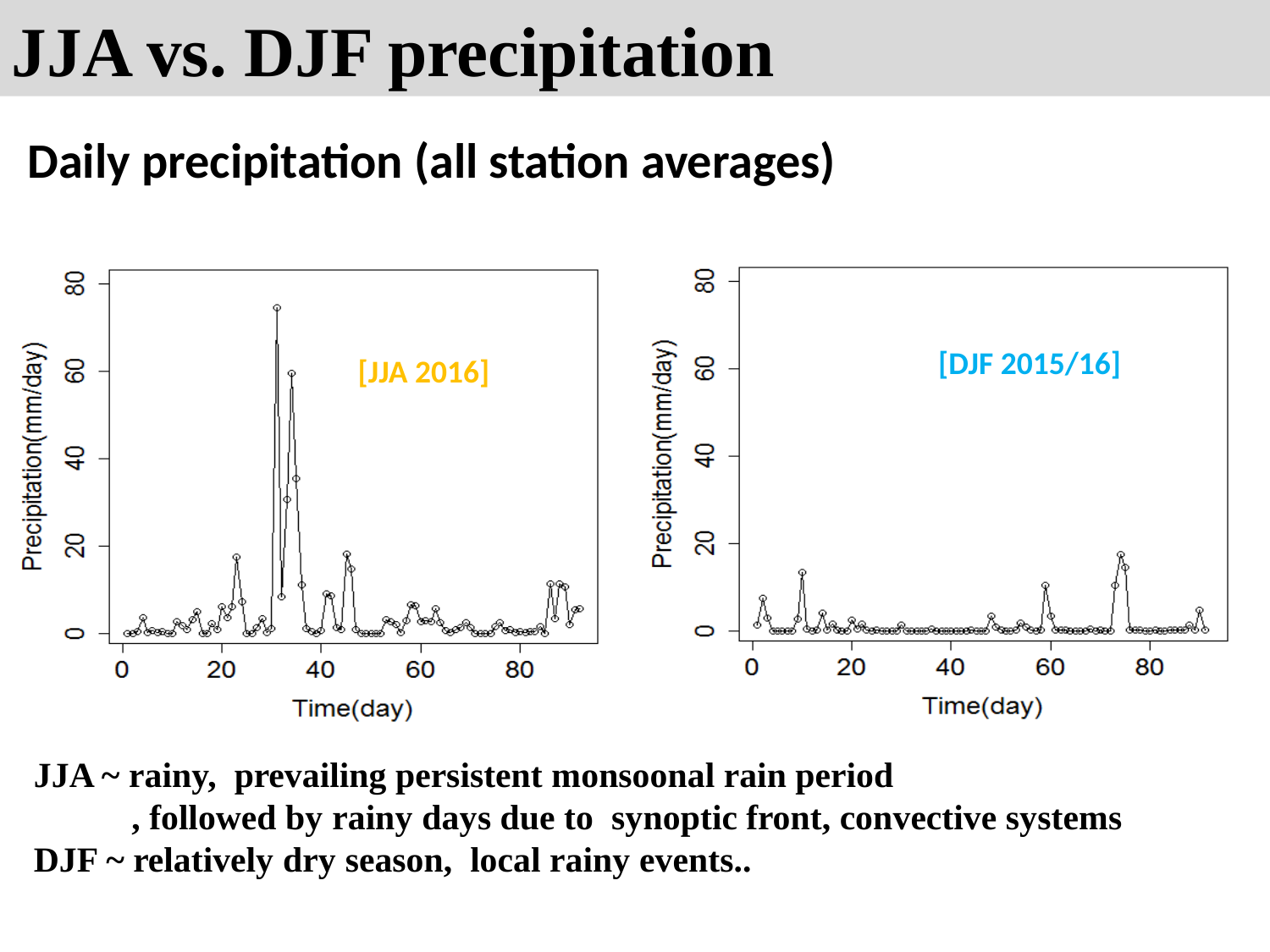#### **Data**

**Model**

**)**

**(mm/day**

**JJA16**  $300$ 

250

200

 $\overline{6}$ 

S.

 $\circ$ 

 $\mathbf 0$ 

50







**DJF15/16**



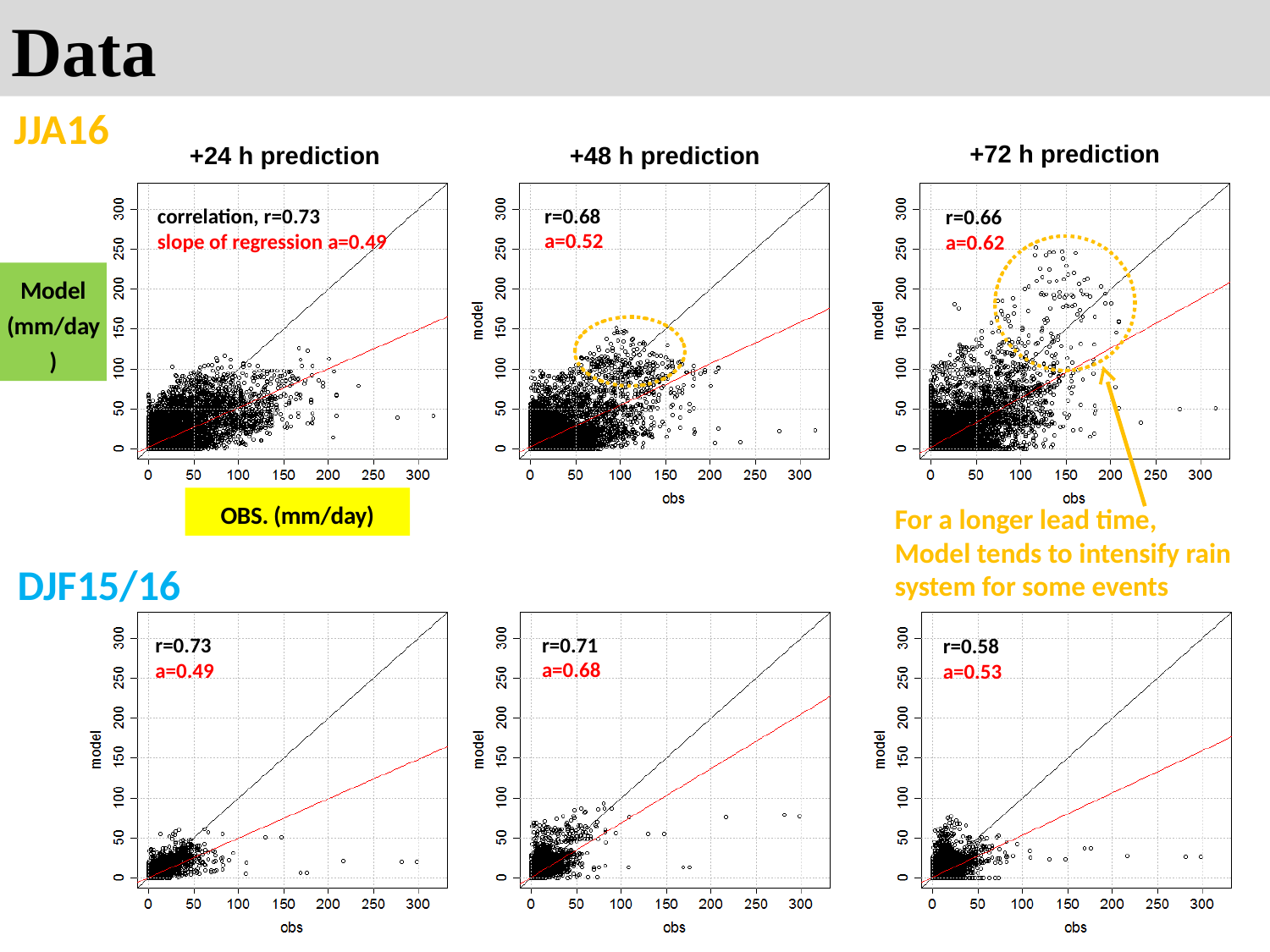## **Data distribution & selected thresholds**



**Thresholds for contingency table verification**

Heavy rainfall warning by KMA: 110 mm/12hr Lowest 0.5 mm, highest 100 mm/day  $\Box$  0.5, 2, 5, 10, 20, 30, 50, 100 mm/day



00-24h

24-48h

48-72h

**OBS**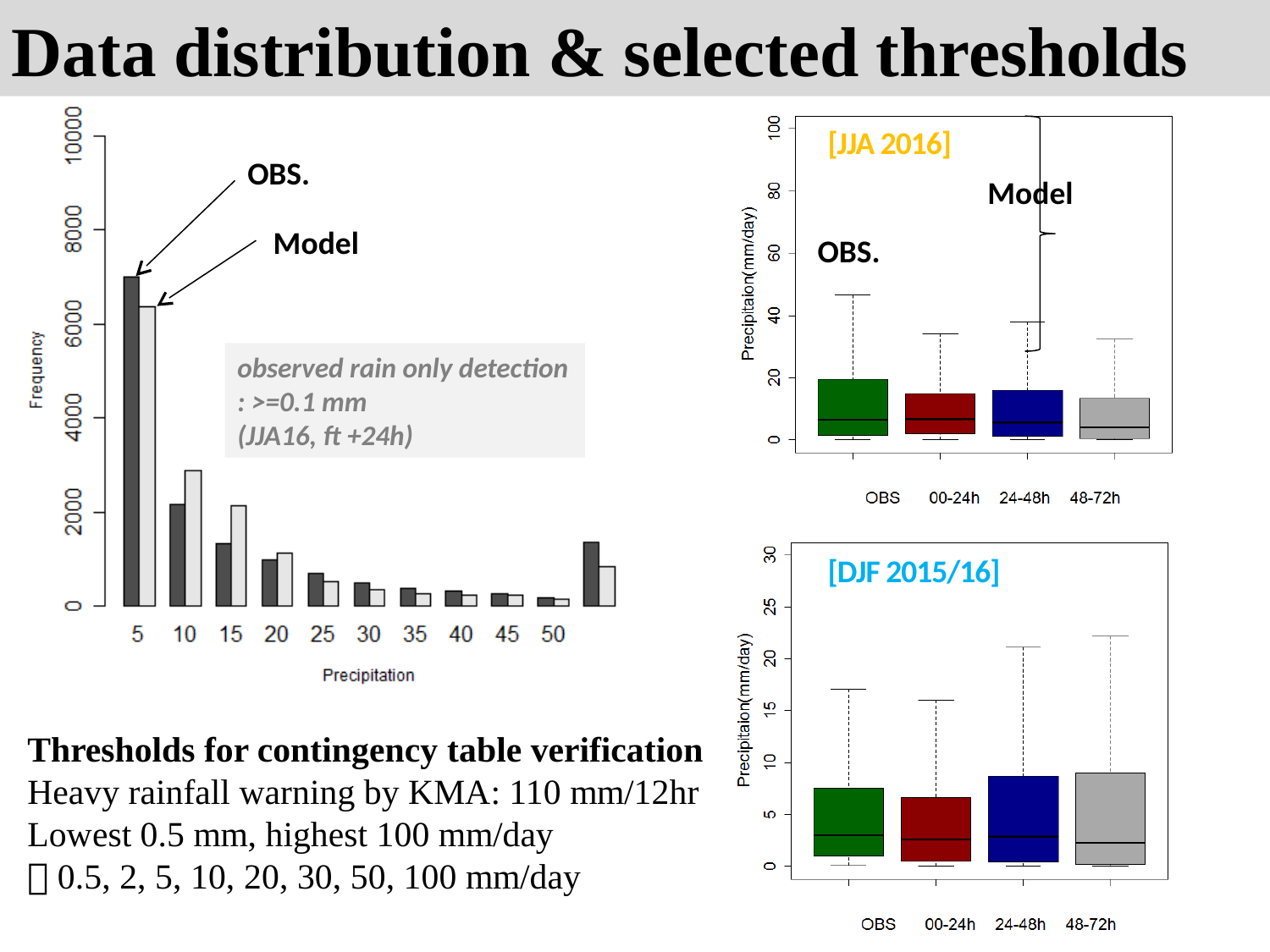## **Verification results (+48 h prediction)**





#### **Higher false alarm ratio for smaller thresholds in JJA**

**Higher hit rate for light rain for both JJA and DJF**





**Higher false alarm ratio for heavier rain thresholds in DJF**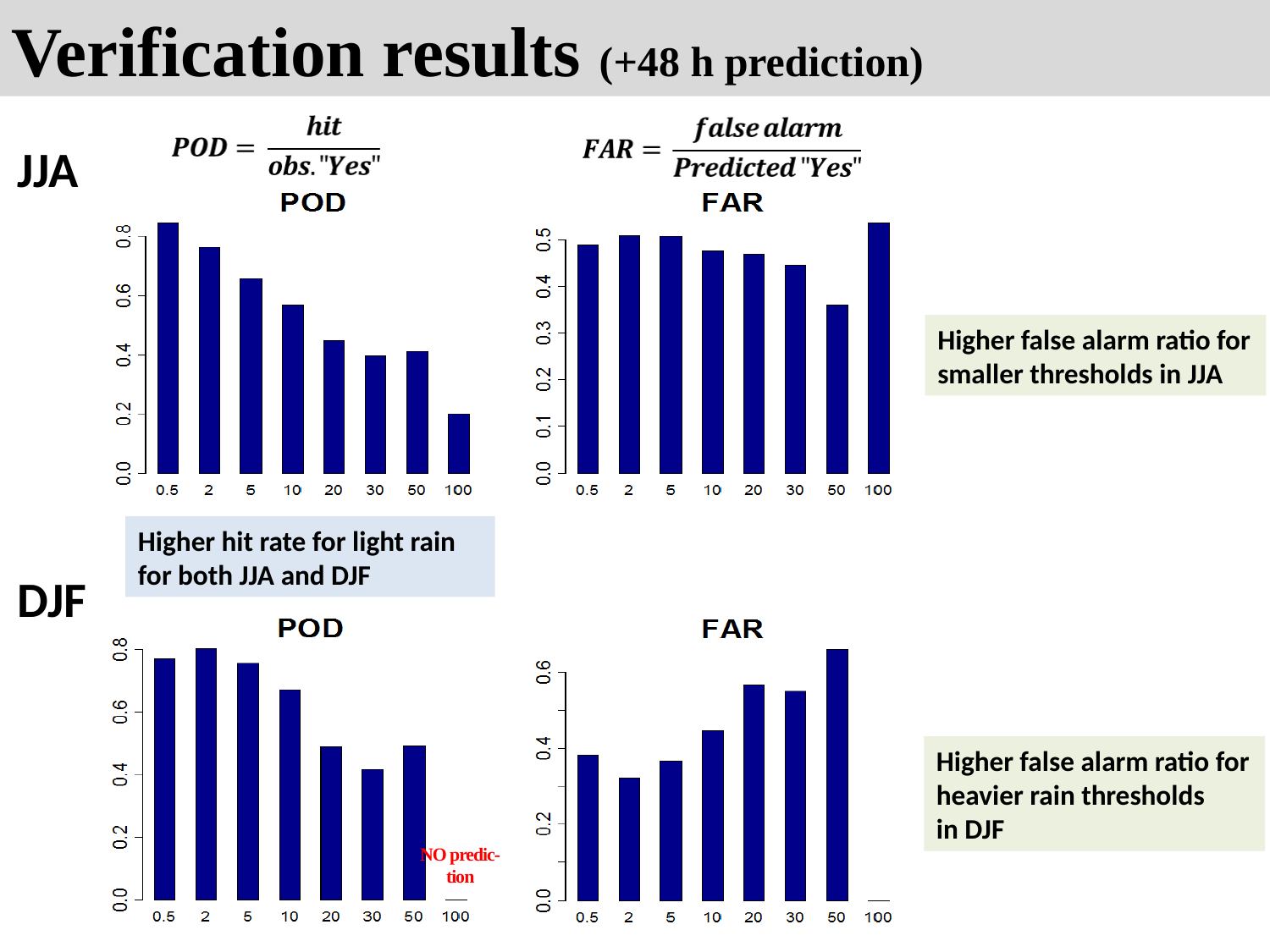### **Verification results (+48 h prediction)**



**Over-predicted light rain & under-predicted heavier summer rain**

**DJF**



#### **Overall over-prediction for all precipitation ranges**

| Threshold = $50$ mm/day |                |               |              |  |
|-------------------------|----------------|---------------|--------------|--|
| 1-day lead              | <b>OBS YES</b> | <b>OBS NO</b> | <b>Total</b> |  |
| <b>FCST YES</b>         | 5              | 6             | 11           |  |
| <b>FCST NO</b>          | 66             | 47462         | 47528        |  |
| <b>Total</b>            | 71             | 47468         | 47539        |  |
| Threshold = $50$ mm/day |                |               |              |  |
| 2-day lead              | <b>OBS YES</b> | <b>OBS NO</b> | <b>Total</b> |  |
| <b>FCST YES</b>         | 35             | 68            | 103          |  |
| <b>FCST NO</b>          | 36             | 47400         | 47436        |  |
| <b>Total</b>            | 71             | 47468         | 47539        |  |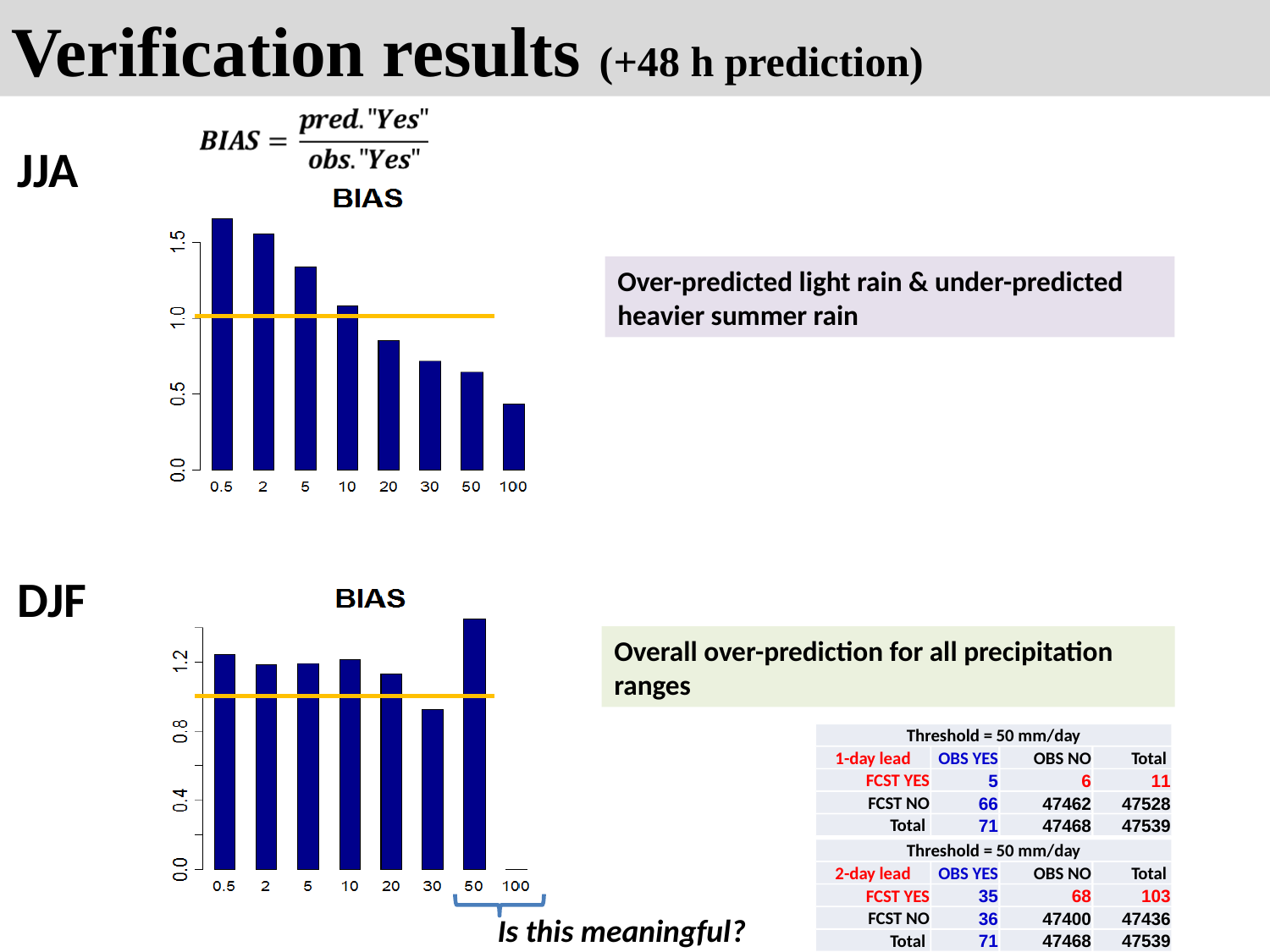## **Verification results (with lead times)**



**Better skill for higher thresholds in summer Better skill for lower thresholds in winter Prediction skill is better for winter? Decrease of skill with forecast lead time shown in most thresholds range**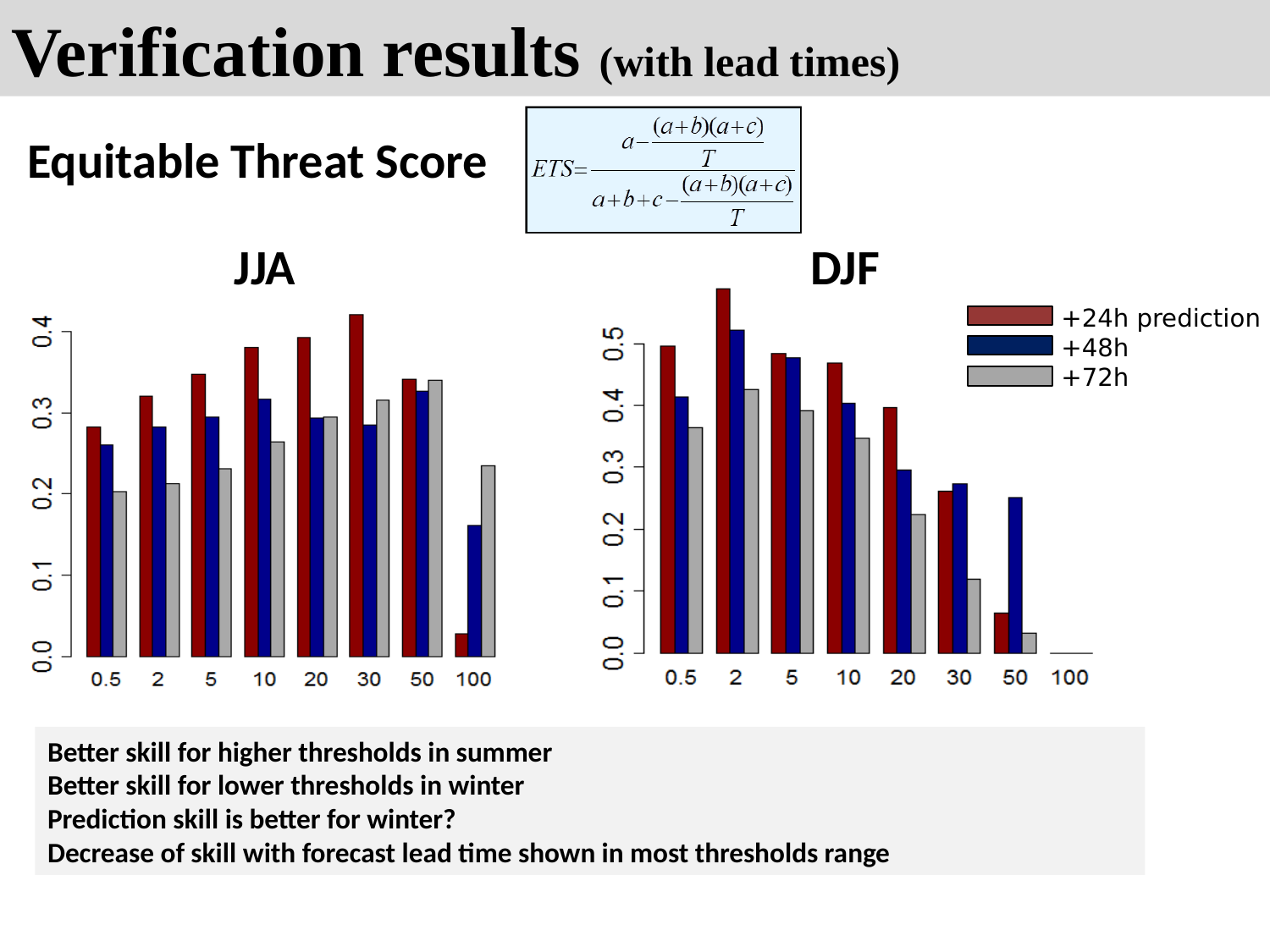## **Verification results (various scores)**



**Various skill scores show different characteristics with thresholds ETS, HSS increases with thresholds but not in EDI Small samples size affects sharp decrease in certain skill score index like ETS, HSS**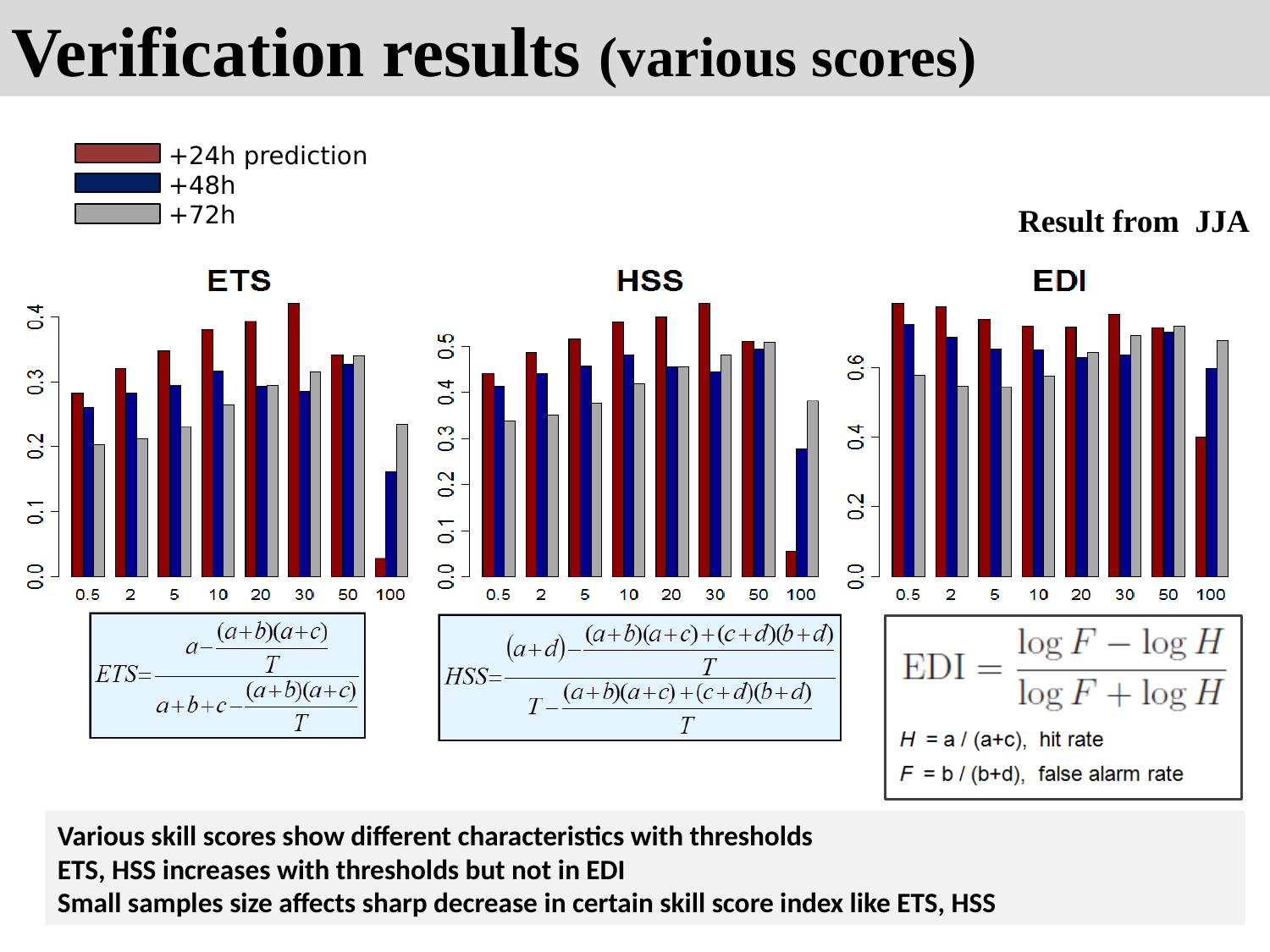## **Summary**

- Contingency table method is applied to verify deterministic precipitation forecasts against rain-gauge observation over Korea.
- **Thresholds are selected in consideration with data distribution and extreme** weather warning.
- Higher hit rate appears for light rain for both JJA and DJF.
- $\blacksquare$  Higher false alarm ratio for smaller thresholds in JJA affects low skill score in summer, while higher false alarm ratio for heavier rain thresholds in DJF.
- **Decrease of skill with forecast lead times is shown in most thresholds range.**
- **Small sample size affects certain skill scores.**
- **Extreme events are difficult to measure with this contingency table method.**
- There are more issues about data quality control, grid-to-obs. interpolation, sample sizes, how to verify extreme events.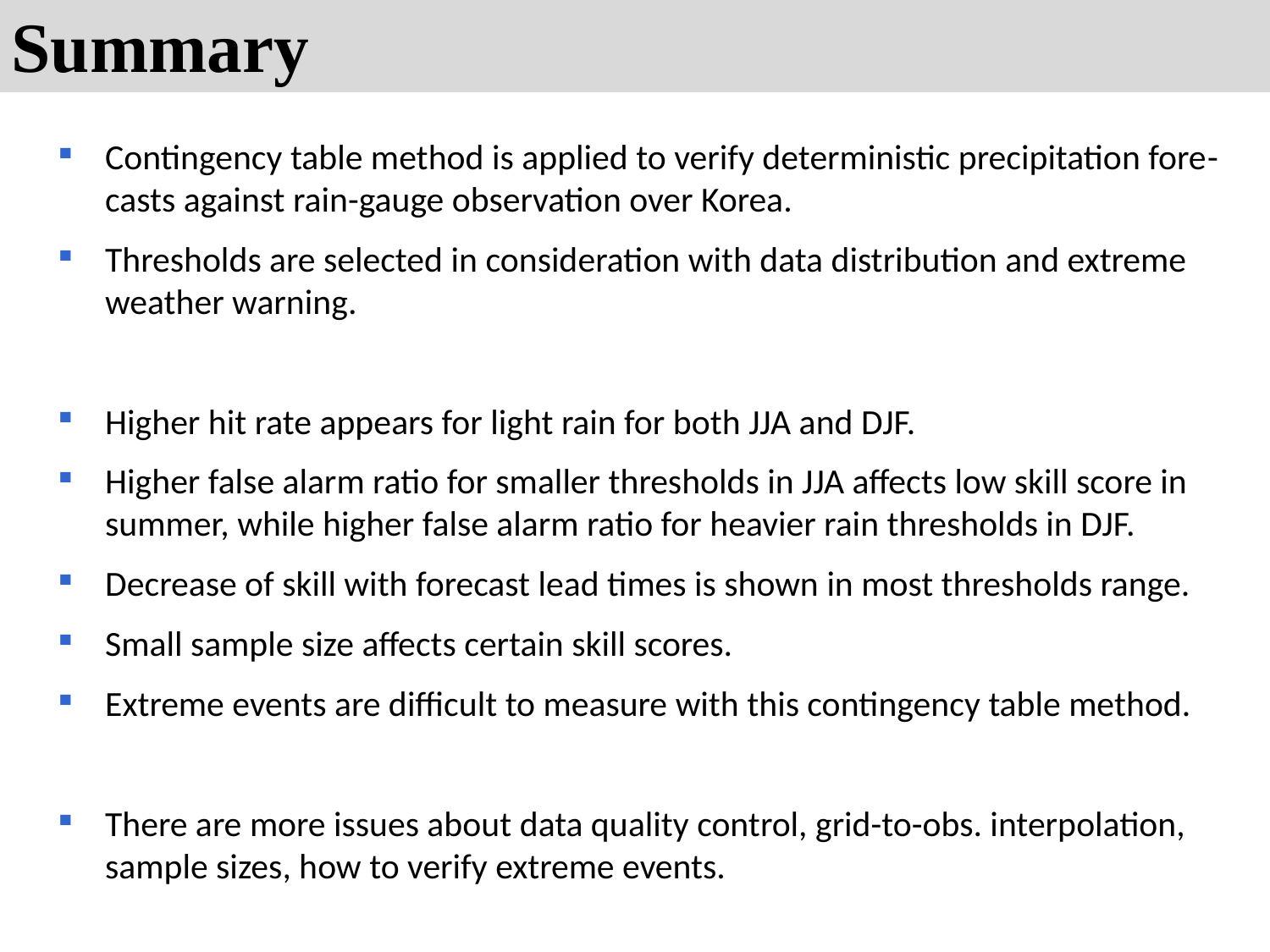# **Verification results with lead times, DJF**



**ETS** 

 $10, 20$ 

30 50

 $\overline{0.5}$ 

 $\overline{0}$ 

 $\overline{0}$ 

 $0.2$ 

 $\overline{c}$ 

 $\circ$ 

 $\mathcal{P}$ 5

 $0.5$ 









**As forecast lead time is longer, POD decreasing False alarm increasing, BIAS increasing… Skills decreasing**

**till sample number issues…**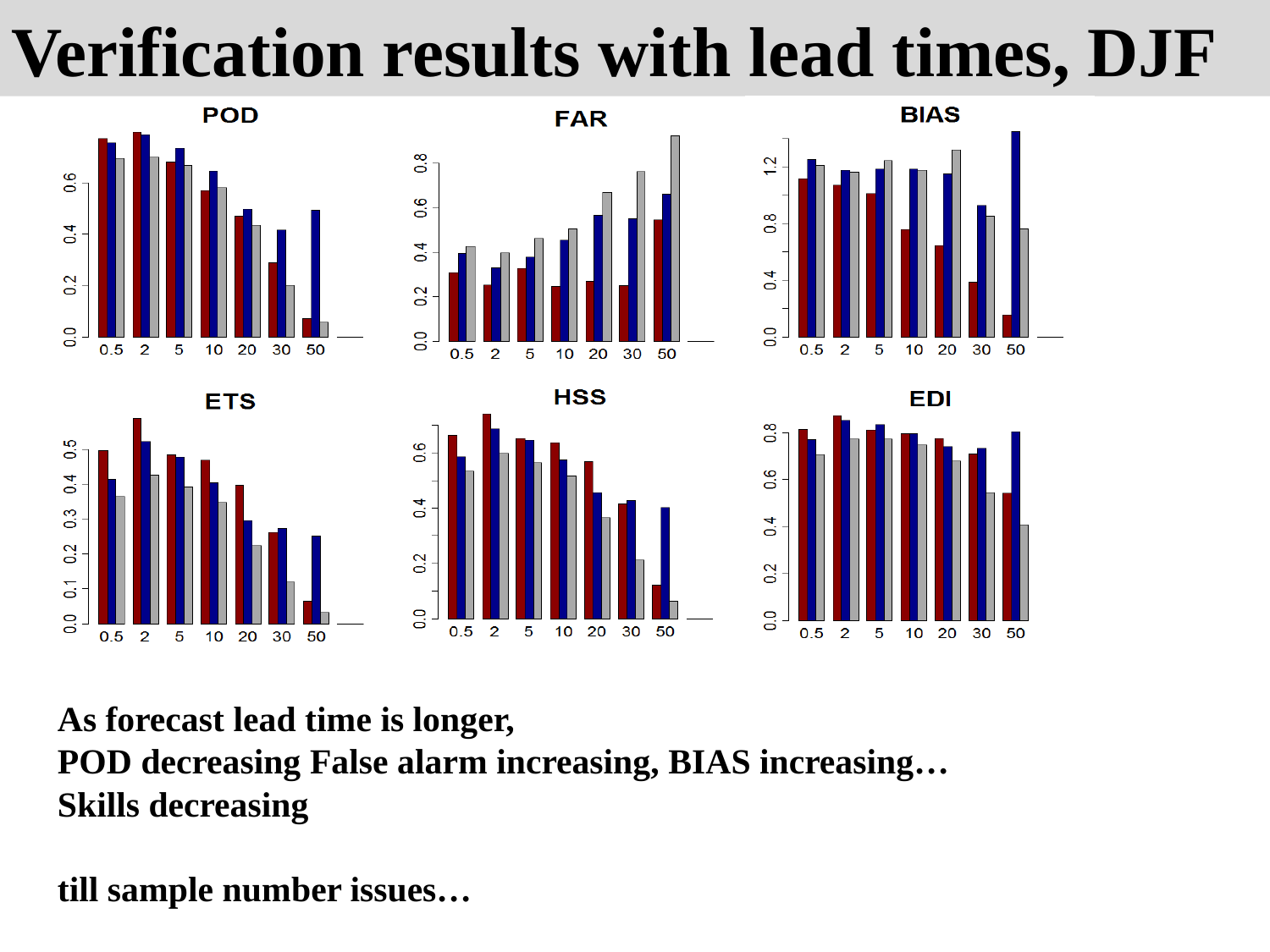| threshold = $100 \text{ mm/day}$ |                |               |       |
|----------------------------------|----------------|---------------|-------|
|                                  | <b>OBS YES</b> | <b>OBS NO</b> | Total |
| <b>FCST YES</b>                  | 11             | 13            | 24    |
| <b>FCST NO</b>                   | 366            | 49353         | 49719 |
| Total                            | 377            | 49366         | 49743 |

| Threshold = 50 mm/day   |                |               |       |  |
|-------------------------|----------------|---------------|-------|--|
|                         | <b>OBS YES</b> | <b>OBS NO</b> | Total |  |
| <b>FCST YES</b>         | 573            | 269           | 842   |  |
| <b>FCST NO</b>          | 789            | 48112         | 48901 |  |
| Total                   | 1362           | 48381         | 49743 |  |
| Threshold = $30$ mm/day |                |               |       |  |
|                         | <b>OBS YES</b> | <b>OBS NO</b> | Total |  |
| <b>FCST YES</b>         | 1295           | 447           | 1742  |  |
| <b>FCST NO</b>          | 1209           | 46792         | 48001 |  |
| Total                   | 2504           | 47239         | 49743 |  |